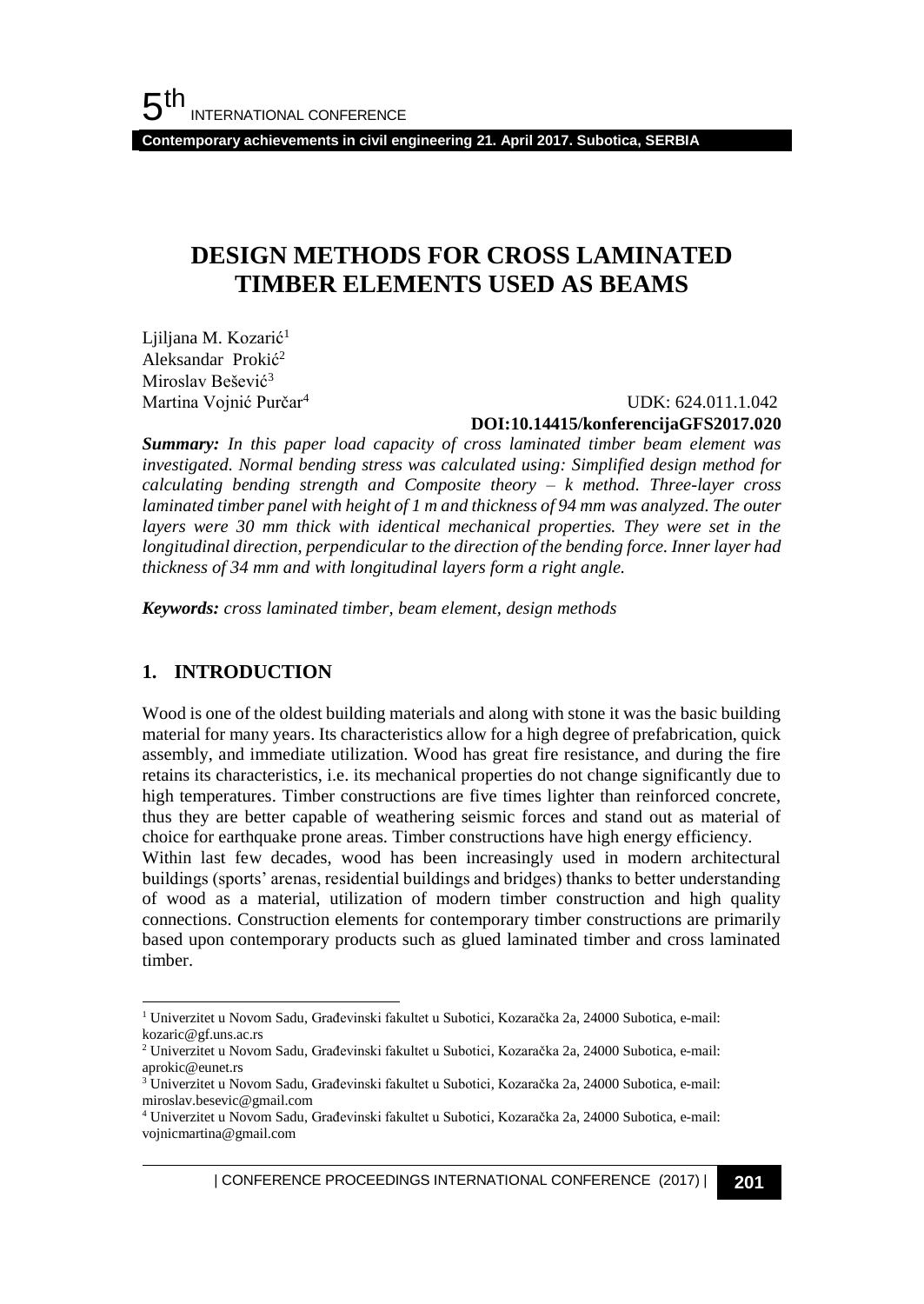### **Савремена достигнућа у грађевинарству 21. април 2017. Суботица, СРБИЈА**

# **2. CROSS LAMINATED TIMBER AS A BUILDING MATERIAL**

Cross laminated timber (CLT) is a sophisticated modern product that greatly improves the physical properties of traditional wood as building material. CLT is made of controlled dried wooden elements – layers of uniform width, free of defects (knots, resin etc.). By removing all of the defects and cross-gluing the layers it is possible to produce the material that has more uniform mechanical properties than the traditional wood.

A CLT cross section contains a minimum of three cross-glued layers, but most often five or seven. Alternate layers are mutually perpendicular; however, it is possible to double certain layers so that greater strength can be achieved in a desired direction, Figure 1. Laminate height within a CLT varies from 16 to 51 mm while width varies between 60 mm and 240 mm.



*Figure 1. CLT panel cross sections [1]*

The primary direction of the load-bearing capacity generally corresponds to the outer layer orientation. To meet aesthetic, fireproof, and insulation requirements, the exposed surfaces of the panels can be covered with gypsum or similar appropriate finish.

CLT is most often manufactured from conifers grade C24, and moisture content  $12\pm2\%$ , [2]. Panel dimensions are dictated by manufacturer technology and mode of transportation.

Worldwide, CLT became greatly popular for the following reasons: CLT is much stronger with far more superior mechanical properties than traditional wood, no bending tendency, minimal fractures appearance, high resistance to fire, and resilience to earthquakes.

Because of the increasing number of different types of CLT panels a general design method is needed for practice. In the following, two design methods for CLT elements used as beams are presented.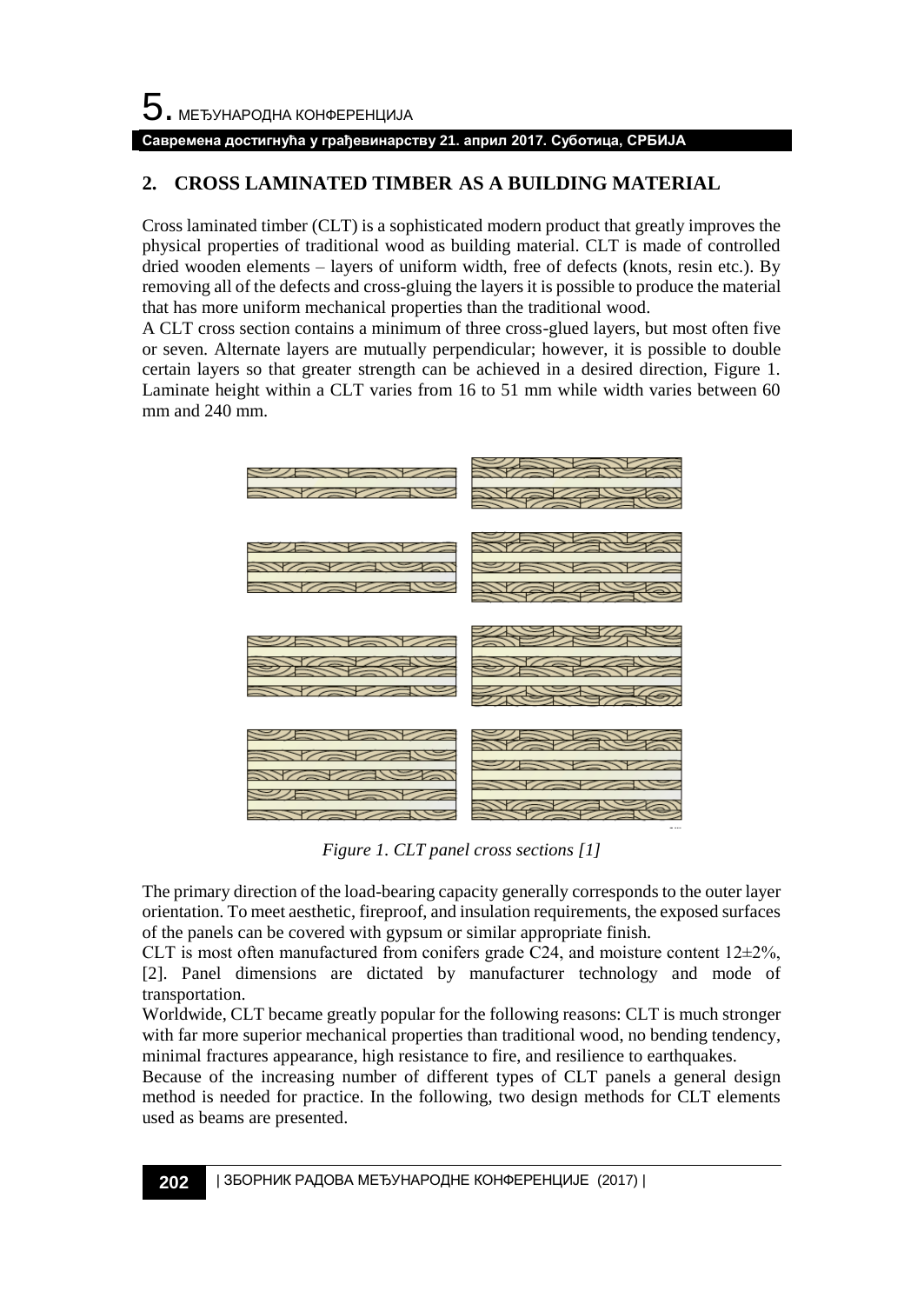# $5<sup>th</sup>$ INTERNATIONAL CONFERENCE

## **Contemporary achievements in civil engineering 21. April 2017. Subotica, SERBIA**

# **3. ANALYTICAL DESIGN METHODS FOR CLT BEAMS**

CLT elements under axial in-plane loads acting as deep beams can be designed using different approaches. The following two methods are most frequently used for CLT beams design, [3] [4]: Simplified design method for calculating bending strength and Composite theory – k method. Figure 2 illustrates two 3-layer CLT systems under in-plane bending loads. The same configurations are possible for 5- and 7-layer CLT panels.



*Figure 2. CLT panels (beams) under axial in-plane loads [1]*

## **3.1 Simplified design method for calculating bending strength**

The bending stress may be expressed as:

$$
\sigma = M \cdot y \cdot \frac{(E_{mean})}{(EI)_{eff}} \tag{1}
$$

where  $E_{mean}$  is the mean modulus of elasticity of the longitudinal layer in tension and  $(EI)_{\text{eff}}$  is determined using the net cross-section.

The maximum stress will occur for  $y = H/2$  where *H* is the beam depth, therefore equation (1) becomes

$$
\sigma_{\text{max}} = M \cdot 0.5H \cdot \frac{(E_{mean})}{(EI)_{\text{eff}}}
$$
\n(2)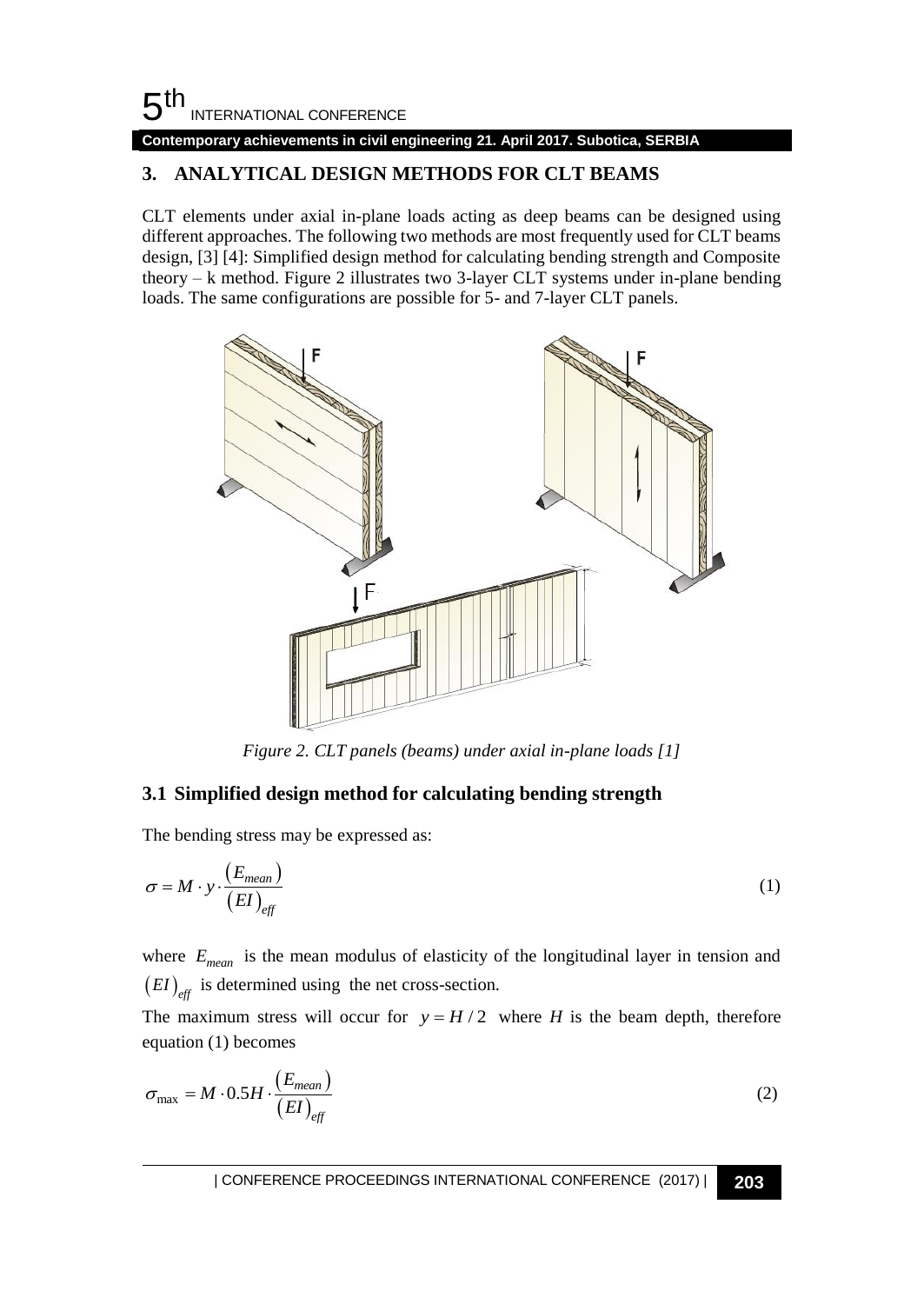# ${\bf 5}$ . међународна конференција **Савремена достигнућа у грађевинарству 21. април 2017. Суботица, СРБИЈА**

When the modulus of elasticity of all longitudinal layers are equal, then equation (2) can be expressed as:

$$
\sigma_{\text{max}} = M \cdot 0.5H \cdot \frac{1}{I_{\text{eff}}} \tag{3}
$$

and  $I_{\text{eff}}$  can be calculated as:

$$
I_{\text{eff}} = \frac{h_{\text{eff}} \cdot H^3}{12} = \frac{H^3}{12} \sum_{i} h_i
$$
 (4)

where  $H$  is the beam depth and  $h_i$  is the thickness of boards perpendicular to the axial load (effective boards), Figure 3.



*Figure 3. Effective boards in CLT panel under axial in-plane load [4]*

This method assumes a composite action between effective longitudinal boards. More conservative way to evaluate the  $I_{\text{eff}}$  would be to sum the individual moments of inertia of all effective boards.

# **3.2****Composite theory – k method**

The values for stress and stiffness can be calculated by using the coefficient  $k_i$ , Table 1.

| Load                         | Grain direction  | <b>Effective Normal Stress</b>                      | <b>Effective Stiffness</b>    |
|------------------------------|------------------|-----------------------------------------------------|-------------------------------|
| Load in the plane of a panel |                  |                                                     |                               |
| Bending                      | Along the grain  | $\sigma_{m,0,ef} = \sigma_{m,0} \cdot k_3$          | $E_{m,0,ef} = E_0 \cdot k_3$  |
|                              | Across the grain | $\sigma_{\rm m,90,ef} = \sigma_{\rm m,0} \cdot k_4$ | $E_{m,90,ef} = E_0 \cdot k_4$ |

*Table 1. Normal stress and effective stiffness values [5]*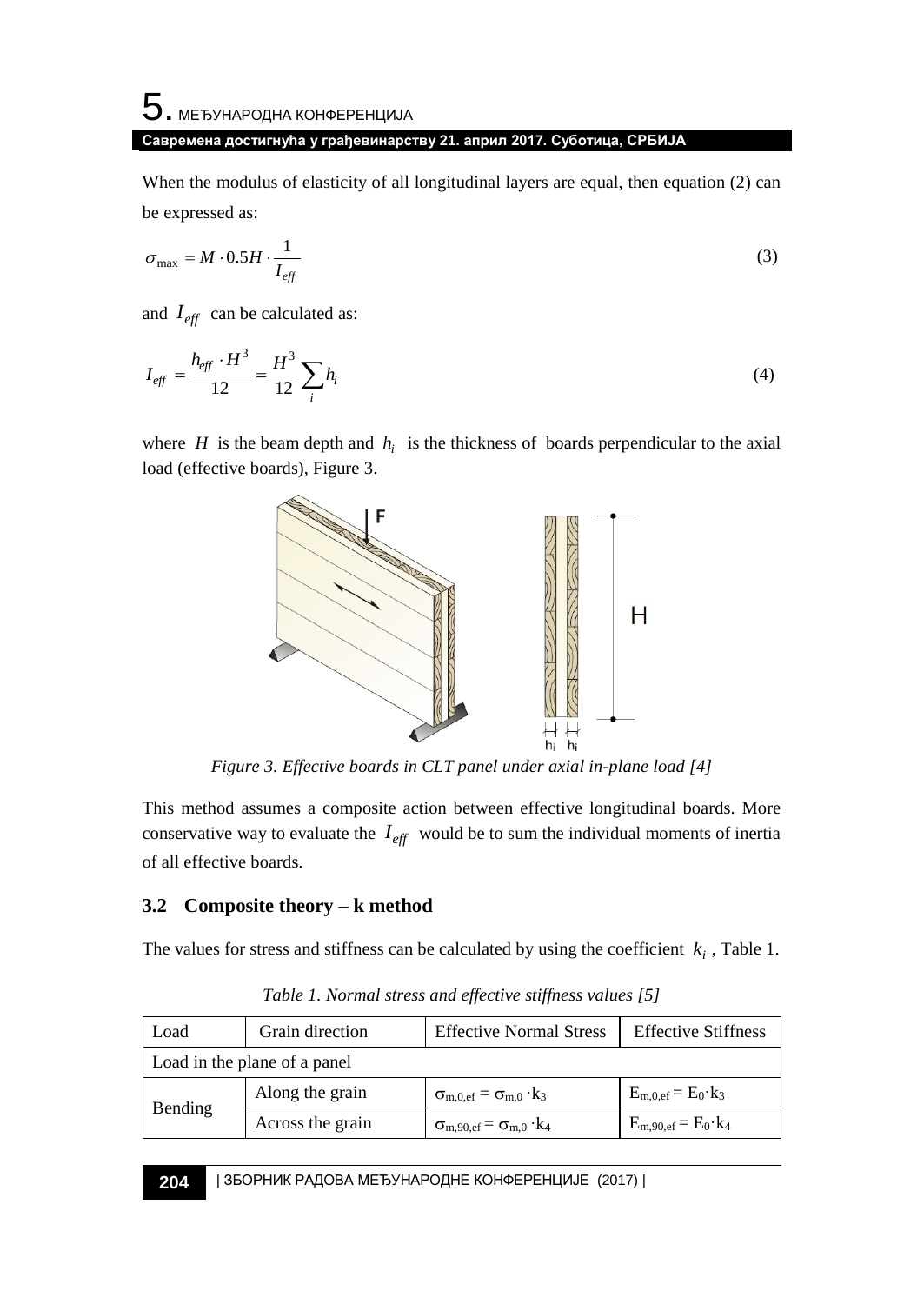#### 5 th INTERNATIONAL CONFERENCE **Contemporary achievements in civil engineering 21. April 2017. Subotica, SERBIA**

Depending on the position of the outer layer, coefficients  $k_i$  are defined in Table 2.

*Table 2. Coefficients i k Values [1][5]*



This design method includes the stiffness of all layers. Modulus of elasticity of lateral layers can be calculated as:<br>  $E_{90} = E_0 / 30$  (5)<br>
Einves 4 derived by wethod to determine were a of CLT negatively 5 layers (*m*, layers can be calculated as:

$$
E_{90} = E_0 / 30
$$
 (5)

Figure 4 depicts the method to determine spans *a* of CLT panel with 5 layers ( $m = 5$ ).



*Figure 4. CLT Panel with 5 layers [1]*

The maximum effective bending stress may be expressed as:

$$
\sigma_{\text{max,eff}} = \frac{M}{W} \tag{6}
$$

where *W* can be calculated as:

$$
W = \frac{a_m \cdot H^2}{6} \tag{7}
$$

where  $a_m$  is the total thickness of the CLT panel and *H* is the beam depth.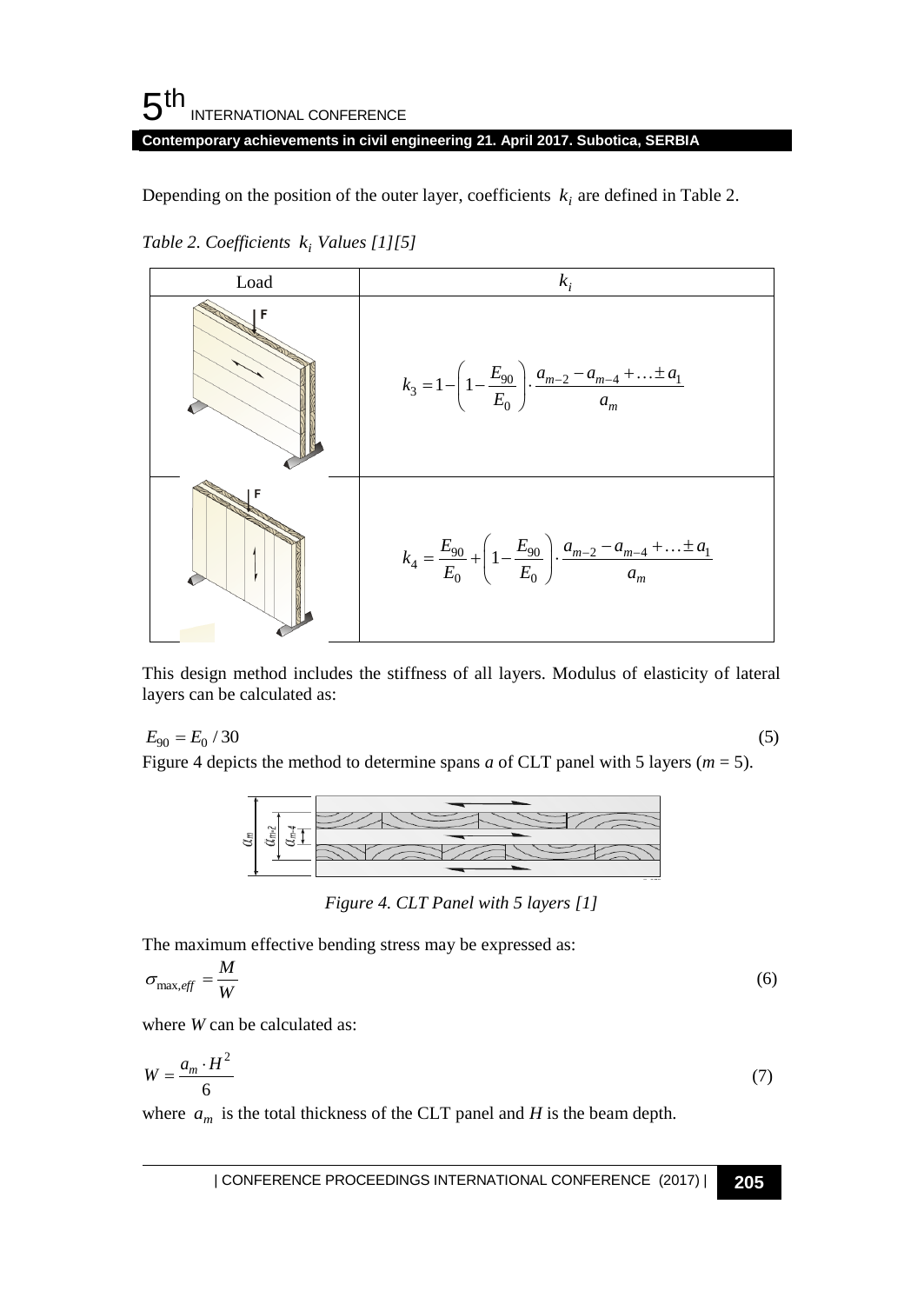# **Савремена достигнућа у грађевинарству 21. април 2017. Суботица, СРБИЈА**

### **4. NUMERICAL EXAMPLE**

Calculate in-plane bending stress of a three-layer CLT beam panel with 94 *mm* (30+34+30) thickness and 1000 *mm* depth, Figure 3. Bending moment is 100 *kNm*.

Physical and mechanical properties

Longitudinal layers:  
\n
$$
E_0 = 11000 MPa
$$
  
\n $E_{90} \approx \frac{E_0}{30} = \frac{11000}{30} = 367 \approx 370 MPa$   
\n $G_0 \approx \frac{E_0}{16} = \frac{11000}{16} = 688 \approx 690 MPa$   
\n $G_R \approx \frac{G_0}{10} = \frac{690}{10} = 69 MPa$ 

Lateral layer:

$$
E_0 = 9000 MPa
$$
  
\n
$$
E_{90} \approx \frac{E_0}{30} = \frac{9000}{30} = 300 MPa
$$
  
\n
$$
G_0 \approx \frac{E_0}{16} = \frac{9000}{16} = 563 \approx 560 MPa
$$
  
\n
$$
G_R \approx \frac{G_0}{10} = \frac{560}{10} = 56 MPa
$$

### **Simplified design method for calculating bending strength**

The modulus of elasticity of all longitudinal layers is equal so  $I_{\text{eff}}$  can be calculated as:

$$
I_{\text{eff}} = \frac{h_{\text{eff}} \cdot H^3}{12} = \frac{H^3}{12} \sum_i h_i
$$

where *H* is the beam depth equal to 100 *cm* and  $h_i$  is the thickness of boards perpendicular to the axial load:

$$
I_{\text{eff}} = \frac{100^3}{12} \cdot (3+3) = 5 \cdot 10^5 \text{ cm}^4
$$

In that case, maximum bending stress is:  
\n
$$
\sigma_{\text{max}} = M \cdot 0.5H \cdot \frac{1}{I_{\text{eff}}} = 10 \cdot 10^6 \cdot 0.5 \cdot 100 \cdot \frac{1}{5 \cdot 10^5} = 1000 \text{ N} / \text{cm}^2
$$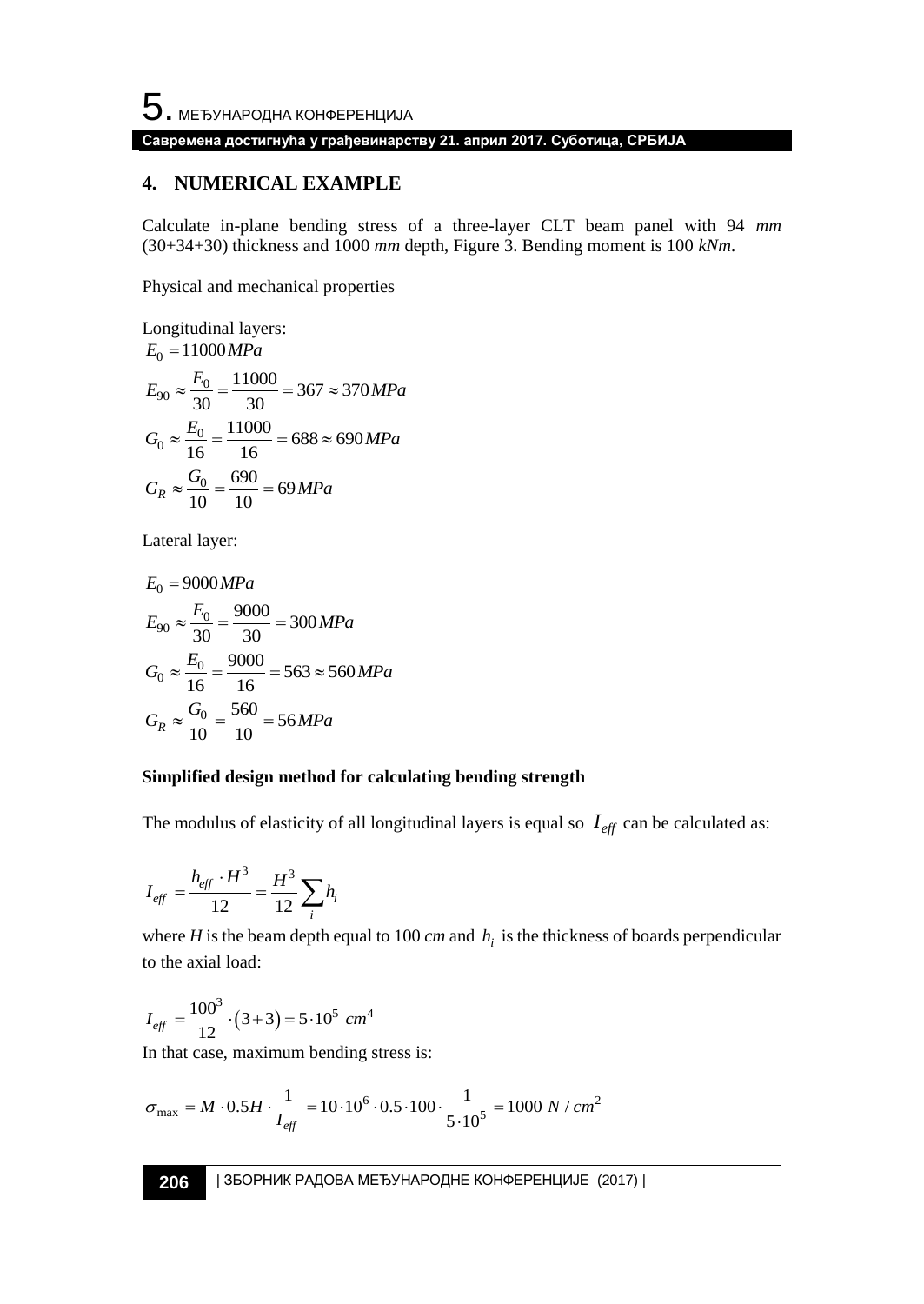**Contemporary achievements in civil engineering 21. April 2017. Subotica, SERBIA**

## **4.1****Composite theory – k method**

The spans *a* of CLT panel with  $m = 3$  are:  $a_m = a_3 = 94$  mm  $a_{m-2} = a_1 = 34$  mm

For the longitudinal boards of CLT panel, coefficient 
$$
k_3
$$
 is defined in Table 2:  
\n
$$
k_3 = 1 - \left(1 - \frac{E_{90}}{E_0}\right) \cdot \frac{a_{m-2} - a_{m-4} + \dots \pm a_1}{a_m} = 1 - \left(1 - \frac{300}{11000}\right) \cdot \frac{34}{94} = 0.6482
$$

The maximum effective bending stress is:

$$
\sigma_{\max, \text{eff}} = \frac{M}{W}
$$

where *W* can be calculated as:

$$
W = \frac{a_m \cdot H^2}{6} = \frac{9.4 \cdot 100^2}{6} = 15667 \text{ cm}^2
$$

In that case,

$$
\sigma_{\text{max,eff}} = \frac{10^7}{15667} = 638.28 \text{ N} / \text{cm}^2
$$

and the maximum bending stress defined in the Table 1 is:

$$
\sigma_{\text{max}} = \frac{\sigma_{\text{max,eff}}}{k_3} = \frac{638.28}{0.6482} = 984.7 \text{ N} / \text{cm}^2
$$

# **5. CONCLUSION**

Use of CLT creates healthy and natural ambiance. Timber's great advantage is that it is a renewable resource, and in the process of growth trees absorb great amount of carbon dioxide. Compared against traditional wood, CLT constructions are stronger, have better mechanical properties, no bending tendency, and minimal fractures appearance.

This work presents two analytical design methods for CLT elements used as beams: Simplified design method for calculating bending strength and Composite theory  $- k$ method. Both methods are simple and give similar results.

Future research will include the analysis of the dynamic load capacity of cross laminated timber beam element.